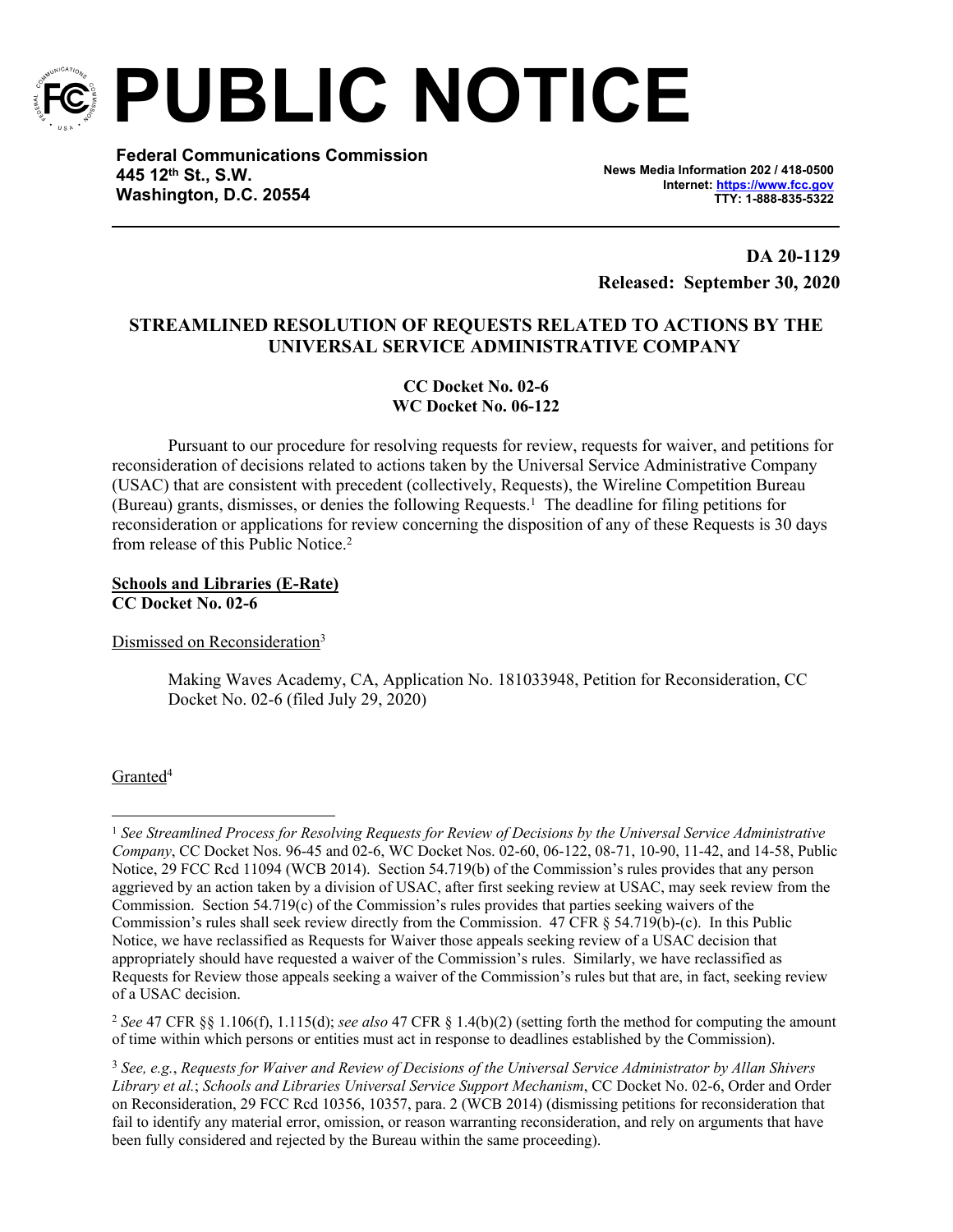G*rant on Reconsideration – Restoring Mistakenly Cancelled Funding Request*<sup>5</sup>

Dayton Leadership Academy, OH, Application Nos. 181043186, 181024576, Petition for Reconsideration, CC Docket No. 02-6 (filed Jan. 21, 2020)

#### *Invoice Timely Filed*<sup>6</sup>

New Jersey Schools Development Authority, NJ, Application No. 181040336, Request for Review and/or Waiver, CC Docket No. 02-6 (filed Sept. 2, 2020)

 *Late-Filed FCC Form 471 Applications – Funding Year 2020 Application Less Than 60 Days Late*<sup>7</sup>

Marseilles Public Library, IL, Application No. 201028497, Request for Waiver, CC Docket No. 02-6 (filed Aug. 26, 2020)

Statesboro Regional Public Libraries, GA, Application No. 201044420, Request for Waiver, CC Docket No. 02-6 (filed Aug. 17, 2020)

St. Matthias Elementary School, WI, Application No. 201044651, Request for Waiver, CC

(Continued from previous page)

4 We remand these applications to USAC and direct USAC to complete its review of the applications and issue a funding commitment or a denial based on a complete review and analysis, no later than 90 calendar days from the release date of this Public Notice. In remanding these applications to USAC, we make no finding as to the ultimate eligibility of the services or the petitioners' applications. We also waive sections 54.507(d) and 54.514(a) of the Commission's rules and direct USAC to waive any procedural deadline that might be necessary to effectuate our ruling. *See* 47 CFR § 54.507(d) (requiring non-recurring services to be implemented by September 30 following the close of the funding year); 47 CFR § 54.514(a) (codifying the invoice filing deadline).

<sup>5</sup> *See, e.g.*, *Petitions for Reconsideration by Callisburg Independent School District; School and Libraries Universal Service Support Mechanism,* CC Docket No. 02-6, Order and Order on Reconsideration, 28 FCC Rcd 9459, 9461, para. 5 (WCB 2013) (granting petition for reconsideration where, upon reconsideration of the record, we do not find that the evidence supports our previous determination)*; Requests for Waiver and Review of Decisions of the Universal Service Administrator by Joseph Jingoli & Son, Inc., et al.; Schools and Libraries Universal Service Support Mechanism*, CC Docket No. 02-6, Order, 22 FCC Rcd 19227, 19228-29, paras. 3-4 (WCB 2007) (granting petitioners' requests to restore mistakenly cancelled funding requests). We find that Dayton Leadership Academy mistakenly cancelled a timely-filed FCC Form 471 and refiled one outside the funding window to change the billed entity number (BEN). We direct USAC to restore cancelled FCC Form 471 number 181024576 and include the proper BEN.

<sup>6</sup> Consistent with our obligation to conduct a de novo review of appeals of decisions made by USAC, we grant this request for review. *See* 47 C.F.R. § 54.723. We find that USAC rejected a correct and timely filed invoice submitted by New Jersey Schools Development Authority. Because this filing was submitted before the respective invoice deadline, USAC should accept the submitted invoice or the applicants should be given the opportunity by USAC to refile invoices on remand. In this instance, we waive sections any procedural deadlines, including the invoice deadline, that might be necessary to effectuate our ruling. *See supra* note 4.

<sup>7</sup> *See Requests for Waiver and Review of Decisions of the Universal Service Administrator by Agri-Business Child Development et al.; Schools and Libraries Universal Service Support Mechanism*, CC Docket No. 02-6, Order, 35 FCC Rcd 8278, 8280, para. 7 (WCB 2020) (*Agri-Business Child Development Order)* (finding good cause to waive the funding year 2020 FCC Form 471 application filing window deadline for applicants impacted by the coronavirus (COVID-19) pandemic that requested a waiver of the filing deadline and submitted their applications within 60 days of the close of the filing window). Because the *Agri-Business Child Development Order* was released August 6, 2020, we also find good cause exists to waive the funding year 2020 FCC Form 471 application filing window deadline for those applicants filing their applications on or before that date. We emphasize, however, that this additional relief applies only to this subset of applications, and applicants should not expect the Commission to grant additional waivers absent a showing of extraordinary circumstances.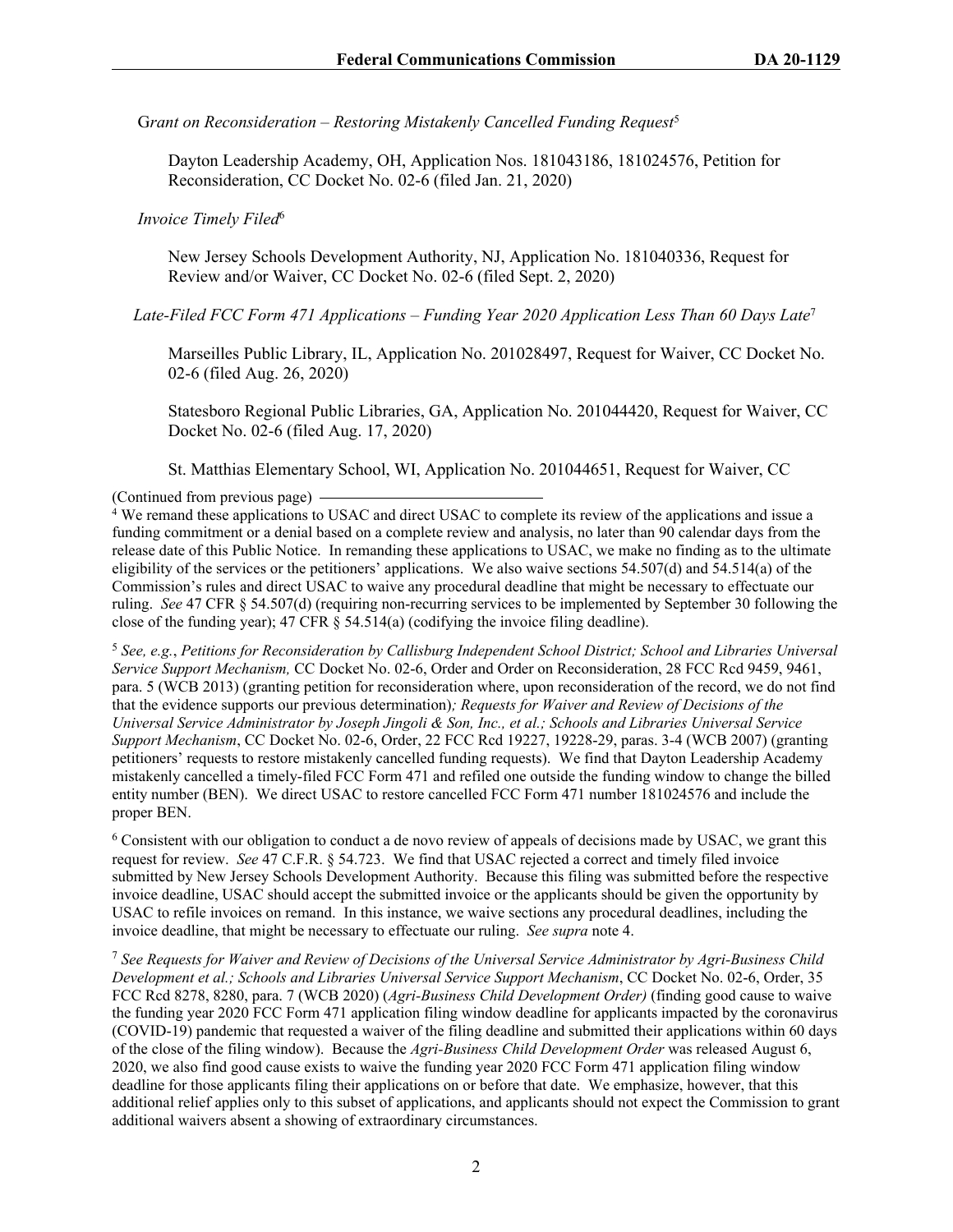Docket No. 02-6 (filed July 15, 2020)

 *Ministerial and/or Clerical Errors*<sup>8</sup>

Charles City Public Library, IA, Application No. 191018537, Request for Review and/or Waiver, CC Docket No. 02-6 (filed Sept. 1, 2020)

Dayton Leadership Academy, OH, Application Nos. 191031563, 191026445, Request for Review and/or Waiver, CC Docket No. 02-6 (filed Jan. 13, 2020)

Texarkana Independent School District, TX, Application No. 201014901, Request for Review and/or Waiver, CC Docket No. 02-6 (filed Sept. 9, 2020)

*Ministerial and/or Clerical Errors – FRN Omitted from FCC Form 471 Application*<sup>9</sup>

Bridgeport Public Library, CT, Application No. 201044771, Request for Waiver, CC Docket No. 02-6 (filed Sept. 16, 2020)

Sequoyah School, CA, Application No. 201044736, Request for Waiver, CC Docket No. 02-6 (filed Aug. 11, 2020)

Sioux Central Community District, IA, Application Nos. 201044777, 201044778, Request for Waiver, CC Docket No. 02-6 (filed Aug. 26, 2020)

Stark County CUSD 100, IL, Application No. 201044897, Request for Waiver, CC Docket No. 02-6 (filed Sept. 21, 2020)

*Waiver of Late-filed Waiver Request*<sup>10</sup>

Dracut Public Schools, MA, Application No. 171047385, Request for Waiver, CC Docket No. 02-6 (filed Aug. 11, 2020)<sup>11</sup>

<sup>8</sup> *See*, *e.g.*, *Requests for Waiver and Review of Decisions of the Universal Service Administrator by Ann Arbor Public Schools et al.*; *Schools and Libraries Universal Service Support Mechanism*, CC Docket No. 02-6, Order, 25 FCC Rcd 17319, 17320 nn.5, 7, 20 (WCB 2010) (*Ann Arbor Order)* (permitting applicant to add an omitted item that was on its source list, and permitting an applicant to correct a billed entity number and wrong category of service on its FCC Form 471).

<sup>9</sup> *See, e.g.*, *Ann Arbor Order,* 25 FCC Rcd at 17319-20, para. 2 & n.5 (permitting applicant to include item omitted from the FCC Form 471, but included on its source list).

The petitioners did not realize their funding request was omitted until the application window for FY2020 had closed. They then filed late an application for these services in the application numbers listed above. We direct USAC to include these late-filed funding requests on the petitioners' timely-filed FY2020 applications or accept their late-filed applications as timely.

<sup>10</sup> *See Requests for Review and/or Waiver of Decisions of the Universal Service Administrator by ABC Unified School District et al*.; *Schools and Libraries Universal Service Support Mechanism*, CC Docket No. 02-6, Order, 26 FCC Rcd 11019, 11019, para. 2 (WCB 2011) (granting waivers of filing deadline for petitioners that submitted their appeals or waiver requests to the Commission or USAC late but within a reasonable period of time after receiving actual notice of USAC's adverse decision). We make no finding on the underlying issues in these appeals and remand these applications back to USAC to make a determination on the merits. *See supra* note 4.

<sup>&</sup>lt;sup>11</sup> Dracut Public Schools' appeal was denied in a revised funding commitment decision letter (RFCDL) after USAC said it failed to timely respond to additional information regarding the appeal. Because the school district believed it (continued….)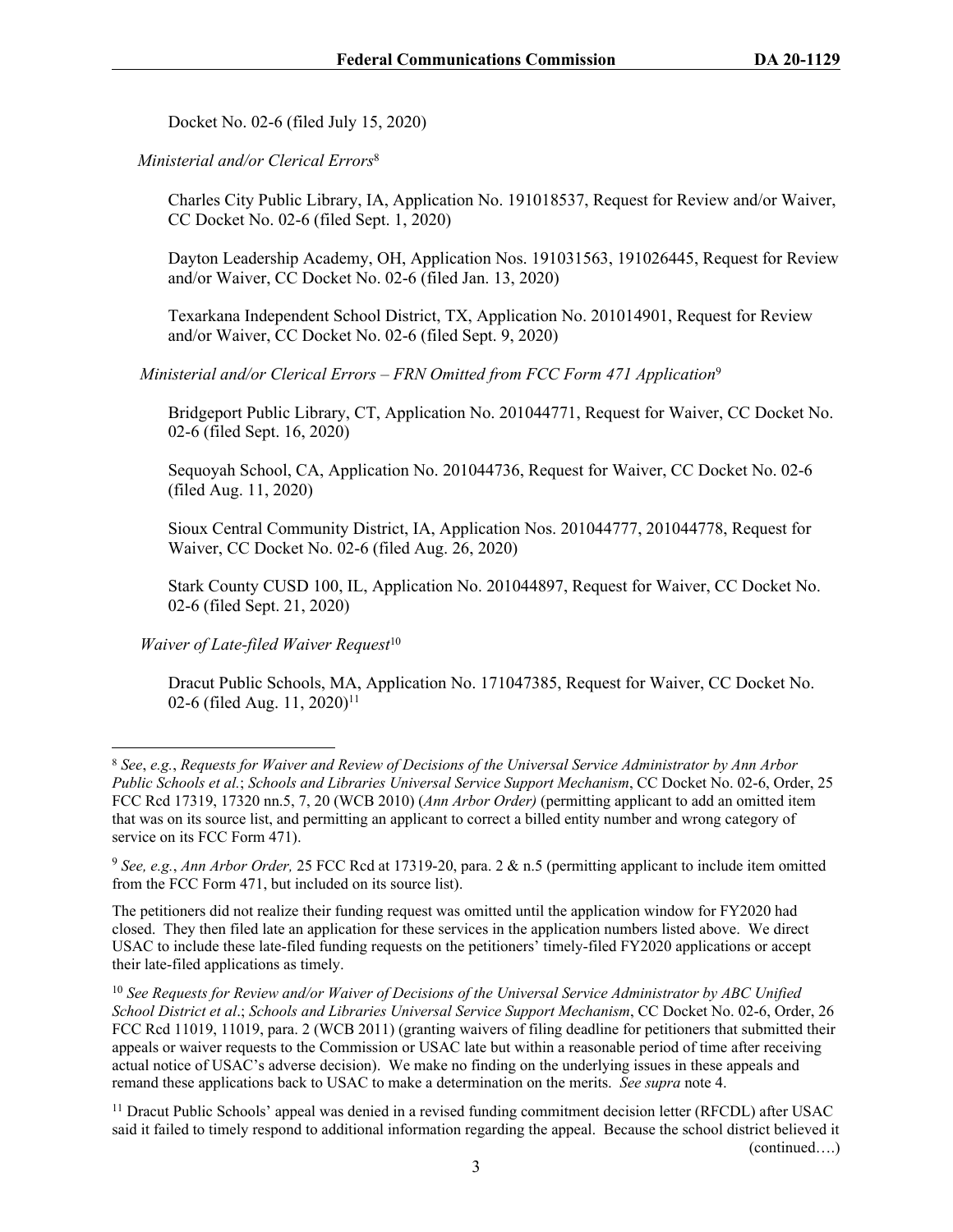Nassau County BOCES, NY, Application No. 171037763, Request for Waiver, CC Docket No. 02-6 (filed Dec. 16, 2019)<sup>12</sup>

### Denied

*Incorrect Service Category*<sup>13</sup>

San Juan Diego Catholic High School, TX , Application No. 191021470, Request for Waiver, CC Docket No. 02-6 (filed Aug. 26, 2020)

### *Invoice Deadline Extension Requests*<sup>14</sup>

Comcast Business (Harvey School District 152), IL, Application No. 181040648, Request for Waiver, CC Docket No. 02-6 (filed Aug. 13, 2020)

Norwich Public Utilities (Norwich Public Schools District), CT, Application No. 171024049, Request for Waiver, CC Docket No. 02-6 (filed Aug. 21, 2020)

### *Late-Filed FCC Form 471 Applications*<sup>15</sup>

Georgetown Public Library, Application Nos. 201044740, 201044741, Request for Waiver, CC Docket No. 02-6 (filed Aug. 13, 2020)

Millwood Independent School District, OK, Application Nos. 201044727, 201044731, Request for Waiver, CC Docket No. 02-6 (filed Aug. 7, 2020)

(Continued from previous page)

had responded with the information in a timely manner, it reached out to USAC to resolve the issue. USAC stated it would respond to Dracut Public Schools' outreach, but the school district said it never did. When USAC stopped communicating with the school district, Dracut Public Schools filed an appeal with the Commission. Even though the appeal was late based on the date of the RFCDL, it was filed within a reasonable period of time from when Dracut Public Schools no longer had an expectation that USAC would help them correct the problem.

<sup>12</sup> Because of unannounced changes in the BEAR invoice notification process, Nassau County BOCES said it did not receive timely notification of the denial in funding. Even though Nassau County BOCES's appeal was late based on the date of the BEAR denial notification, it was filed within a reasonable period of time from when Nassau County BOCES realized its invoice was not funded.

<sup>13</sup> *See, e.g.*, *Request for Review of a Decision of the Universal Service Administrator by Albert Lea Schools et al.; Schools and Libraries Universal Service Support Mechanism*, CC Docket No. 02-6, Order, 24 FCC Rcd 4533 (WCB 2009); *Petition for Reconsideration by Chicago Public Schools; Schools and Libraries Universal Service Support Mechanism*, CC Docket No. 02-6, Order, 29 FCC Rcd 9289 (WCB 2014) (denying appeals of applicants that filed FCC Forms 470 that did not include the types of services for which the applicants later requested E-Rate funding).

<sup>14</sup> *See, e.g*., *Requests for Waiver of Decisions of the Universal Service Administrator by Ada School District et al*.; *Schools and Libraries Universal Service Support Mechanism,* CC Docket No. 02-6, Order, 31 FCC Rcd 3834, 3835, para. 7 (WCB 2016) (denying requests for waiver of the Commission's invoice extension rule for petitioners that failed to demonstrate extraordinary circumstances justifying a waiver); *see also Modernizing the E-Rate Program for Schools and Libraries*, WC Docket No. 13-184, Order and Further Notice of Proposed Rulemaking, 29 FCC Rcd 8870, 8966, para. 240 (2014) (establishing that it is generally not in the public interest to waive the Commission's invoicing rules absent extraordinary circumstances); 47 CFR § 54.514.

<sup>15</sup> *See, e.g.*, *Requests for Waiver and Review of Decisions of the Universal Service Administrator by Academy of Math and Science*; *Schools and Libraries Universal Service Support Mechanism*, CC Docket No. 02-6, Order, 25 FCC Rcd 9256, 9261-62, para. 13 (2010) (denying requests for waiver of the FCC Form 471 filing window deadline where petitioners failed to present special circumstances justifying waiver of our rules).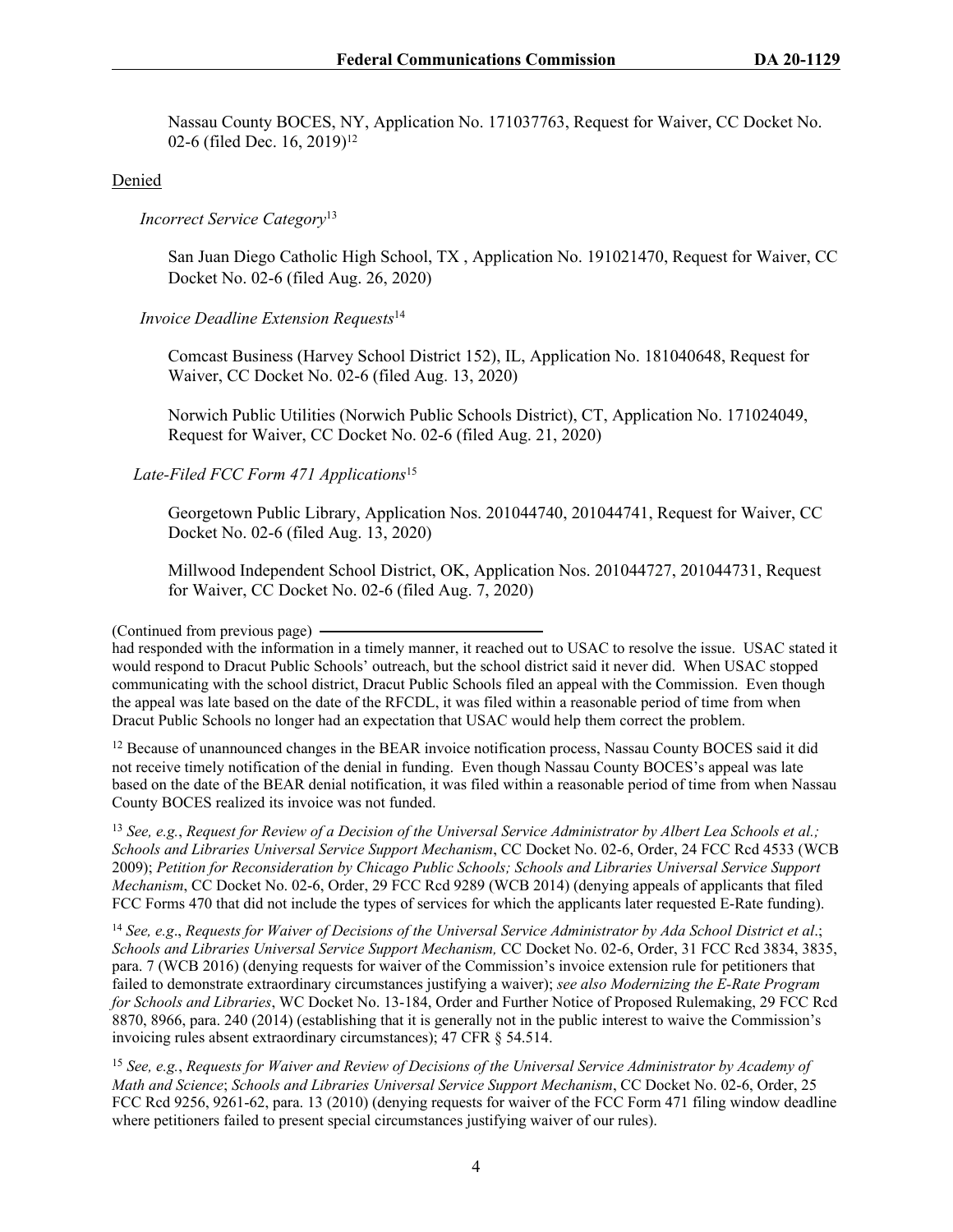Oakdale Christian High School, KY, No Application No., Request for Waiver, CC Docket No. 02-6 (filed Aug. 13, 2020)

 *Untimely Filed Appeals or Waiver Requests*<sup>16</sup>

Greater Summit County Early Learning Center, OH, Application No. 171043028, Request for Waiver, CC Docket No. 02-6 (filed July 9, 2020)

Lowell Joint School District, CA, Application Nos. 191004247, 191019859, Request for Waiver, CC Docket No. 02-6 (filed Aug. 31, 2020)

San Joaquin Valley Library System, CA, Application No. 191011092, Request for Waiver, CC Docket No. 02-6 (filed Jan. 31, 2020)

#### **Contribution Methodology WC Docket No. 06-122**

#### Granted

*Request for Waiver of Filing Deadline Due to Coronavirus (COVID-19)*<sup>17</sup>

Vinakom Communications, Request for Waiver of FCC Form 499-A Late Filing Deadline, WC Docket No. 06-122 (filed Sept. 23, 2020)

Voko Communications, Letter from Dick Cai, to Federal Communications Commission, WC Docket No. 06-122 (filed Sept. 22, 2020)

*Request for Waiver of 499-Q Revision Deadline Due to Coronavirus (COVID-19)<sup>18</sup>*

CSC Wireless LLC, Request for Waiver of 499-Q Revision Deadline, WC Docket No. 06-122 (filed Sept. 29, 2020)

### Dismissed Without Prejudice

*Request for Waiver of Late Fees*<sup>19</sup>

<sup>17</sup> 47 CFR § 54.713(c). *See, e.g.*, *Schools and Libraries Universal Support Mechanism et al.*, CC Docket No. 02-6, WC Docket No. 02-60, WC Docket No. 11-42, WC Docket No. 06-122, Order, 32 FCC Rcd 7456, 7461-63, paras. 17-21 (WCB 2017) (finding good cause to waive certain rules and deadlines for contributors whose operations were substantially impacted by the Hurricanes and thus prevented from meeting filing deadlines).

<sup>18</sup> *See, e.g.*, *Schools and Libraries Universal Support Mechanism et al.*, CC Docket No. 02-6, WC Docket No. 02- 60, WC Docket No. 11-42, WC Docket No. 06-122, Order, 32 FCC Rcd 7456, 7461-63, paras. 17-21 (WCB 2017) (finding good cause to extend the 45-day revision deadline for Form 499-Q filings for providers whose operations were substantially impacted by the Hurricanes).

<sup>16</sup> *See, e.g*., *Requests for Review of Decisions of the Universal Service Administrator by Agra Public Schools I-134 et al*.; *Schools and Libraries Universal Service Support Mechanism*, CC Docket No. 02-6, Order, 25 FCC Rcd 5684 (WCB 2010); *Requests for Waiver or Review of Decisions of the Universal Service Administrator by Bound Brook School District et al*.; *Schools and Libraries Universal Service Support Mechanism*, CC Docket No. 02-6, Order, 29 FCC Rcd 5823 (WCB 2014) (denying requests for review and/or waiver on the grounds that the petitioners failed to 1) submit their appeals either to the Commission or to USAC within 60 days; or failed to submit their waiver requests to the Commission within 60 days as required by the Commission's rules; and 2) did not show special circumstances necessary for the Commission to waive the deadline).